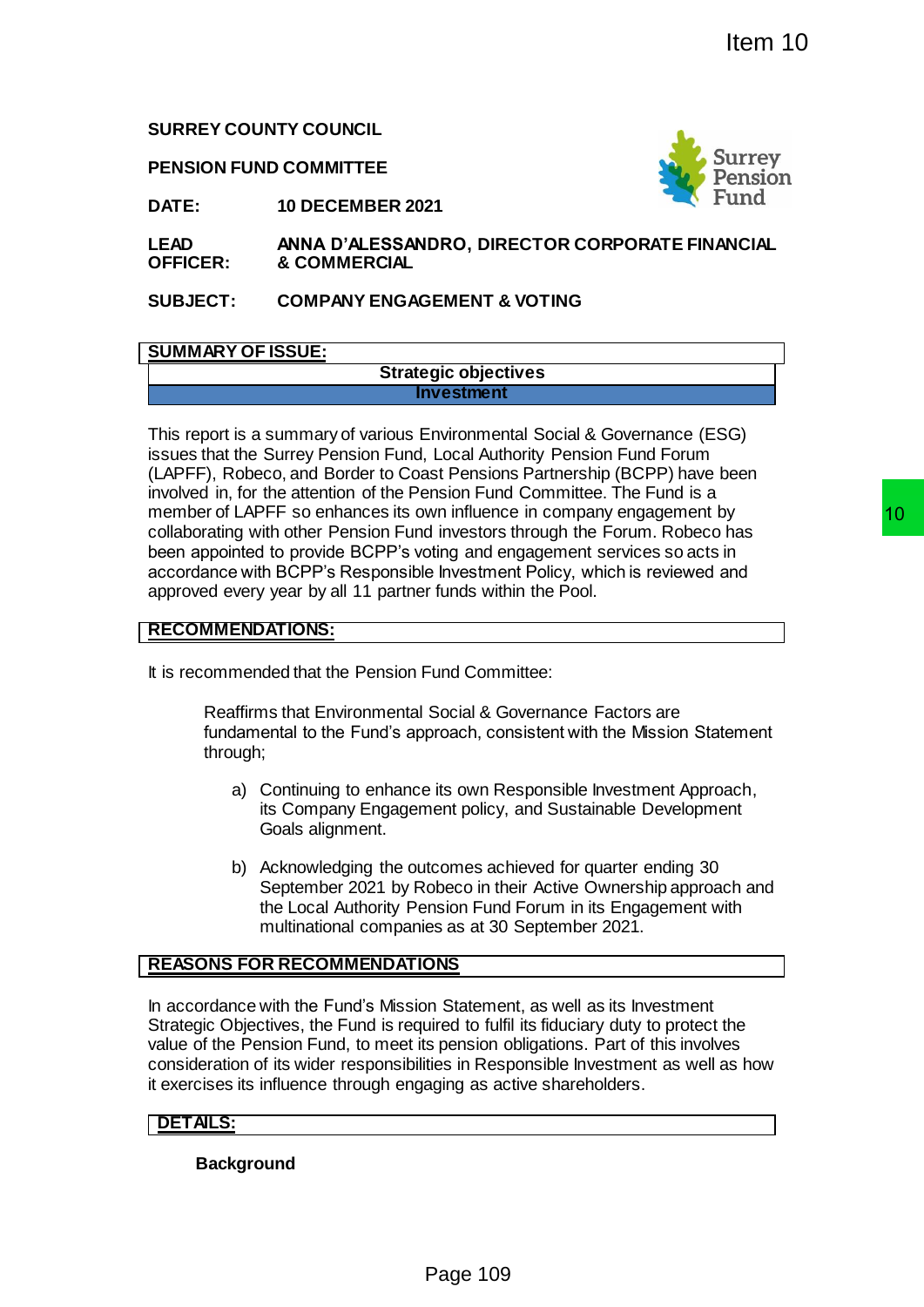- 1. The informed use of shareholder votes, whilst not a legal duty, is a responsibility of shareholders and an implicit fiduciary duty of pension fund trustees and officers to whom they may delegate this function. Such a process is strengthened by the advice of a consultant skilled in this particular field.
- 2. The Surrey Pension Fund has been with Minerva Analytics (formerly Manifest) since 2013 to provide consultancy advice on share voting and the whole spectrum of company corporate governance. Minerva Analytics has assisted in ensuring that the Fund's stewardship policy reflects the most upto-date standards and officers learn of the latest developments and can reflect these developments in the Investment Strategy Statement (ISS).
- 3. LAPFF is a collaborative shareholder engagement group representing most of the Local Government Pension Scheme Funds and UK Pension Pools, including Border to Coast Pensions Partnership (BCPP). Its aim is to engage with companies to promote the highest standards of corporate governance and corporate responsibility amongst investee companies.
- 4. Robeco is an international asset manager, also carrying out independent research on various ESG issues, which can contribute to a company's investment strategy. By providing regular sustainability reports, it reinforces the fact that good corporate governance and social responsibility can enhance the long-term risk-return profiles of our investment portfolios. Robeco has been appointed to provide voting and engagement services.

## **Outcomes Achieved through Company Engagement**

## **LAPFF Engagement Outcomes**

The LAPFF had engaged with 82 companies on issues such as Climate Change, Human Rights and the Just Transition during the quarter ending 30 September 2021. LAPFF report is included in Annexe 1 which also details progress on all engagements. Some of the engagements from Q2 are included below.



5. Rio Tinto – A meeting with Rio Tinto to encourage the company on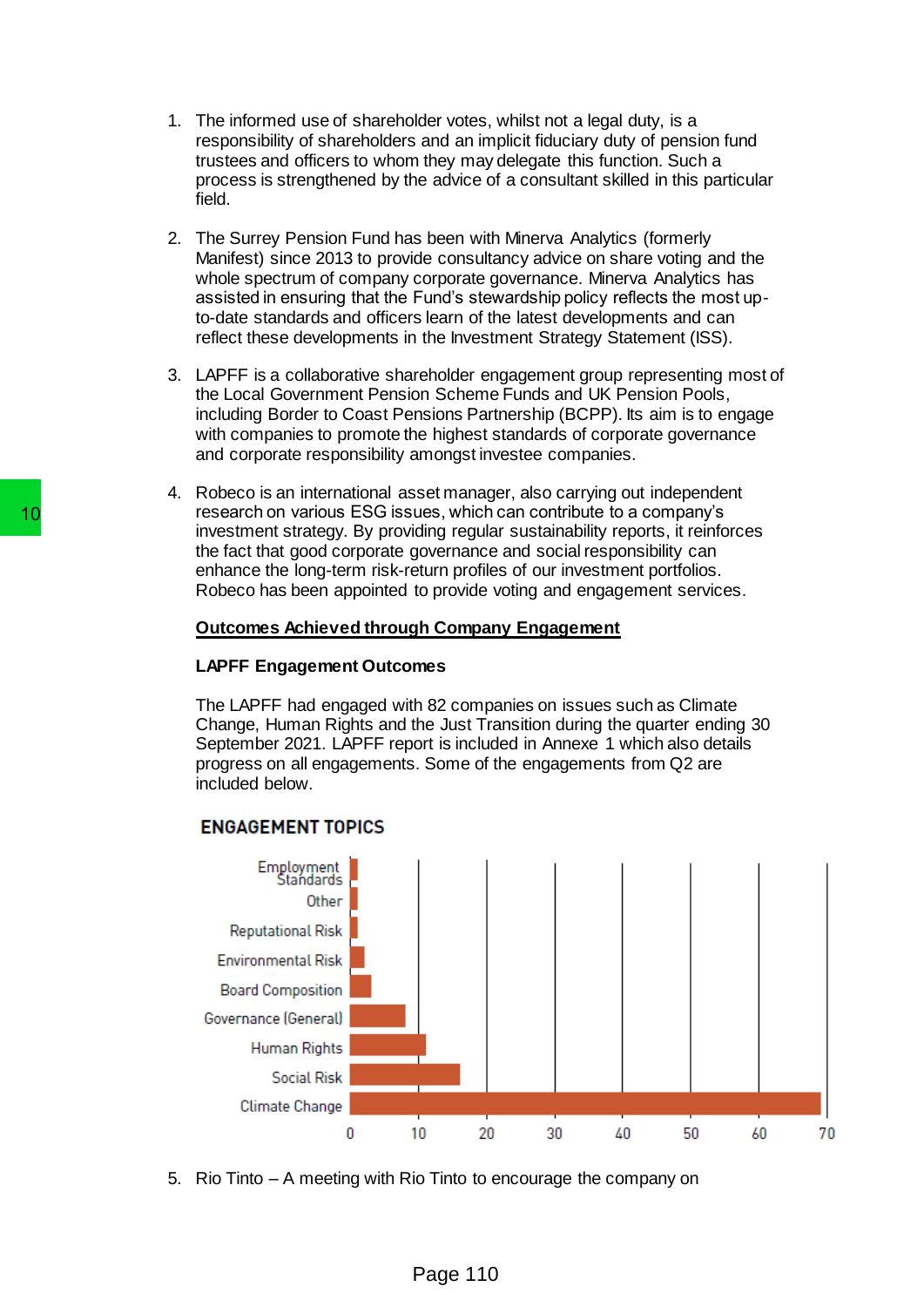recognising the financial impacts of its social challenges. Also engaged with the staff to discuss the forthcoming 'say on climate' vote at the 2022 AGM.

- 6. BHP LAPFF had meeting with company's Indigenous Affairs representative to discuss cultural heritage law which aims to increase protections for Indigenous communities.
- 7. ArcelorMittal A meeting was held with company representatives and other CA100+ investors to discuss progress. ArcelorMittal now has a groupwide emission intensity reduction target for 2030 of 25%, and 35% for Europe.
- 8. National Grid LAPFF has had long-term ongoing engagement with National Grid, most recently as joint-lead investor in the Climate Action 100+ (CA100+) engagement. This engagement culminated in the board putting a 'say on climate' resolution to the AGM, which asked shareholders, from 2022, to approve annual reporting on the company's net zero strategy, 2030 action plan, and progress against emission reduction targets.
- 9. SSE A meeting with SSE who have a long-standing dialogue on ESG issues to discuss company's 'say on climate' resolution. SSE has undertaken some innovative work in both the social and the environmental areas, not least a just transition to a zero-carbon economy.
- 10. HSBC LAPFF met with HSBC to ascertain how they will assist clients to set and implement coal phase-out plan in line with the bank's own commitment. It was noted that the International Energy Agency scenario 'net zero by 2050' will be used to benchmark progress. The company has undertaken new analysis, with more data to be considered. The company joined the net zero banking alliance in April to help understand the transition journeys clients are on, and how the bank can have impact. is a mortal resolution. SSE has undertaced the existing of climate resolution. The social and the environmental areas, not<br>carbon economy.<br>C to ascertain how they will assist clients to set<br>the plan in line with the bank's

## **Robeco Engagement Outcomes**

11. Robeco had voted at 127 shareholder meetings, voting against at least one agenda item in 59% of cases during the quarter ending 30 September 2021.

## **Addressing food insecurity at its roots**

#### Reason for Engagement

12. As the world is facing ever-growing pressure on global food system, with global population set to reach 9.7 billion by 2050 and demand for food projected to grow between 20% to 70%. As a result, food security has become a priority for sustainable development.

## Engagement Objectives

13. As a responsible investor, Robeco launched an engagement program in 2018 focused on advancing the corporate contribution to food security, targeting companies in the agrochemical, commodity trading, agricultural mechanization, and irrigation sectors. Robeco engagement was around on sustainability reporting and transparency, product portfolios and the geographic distribution of operations, innovation management and publicprivate partnerships.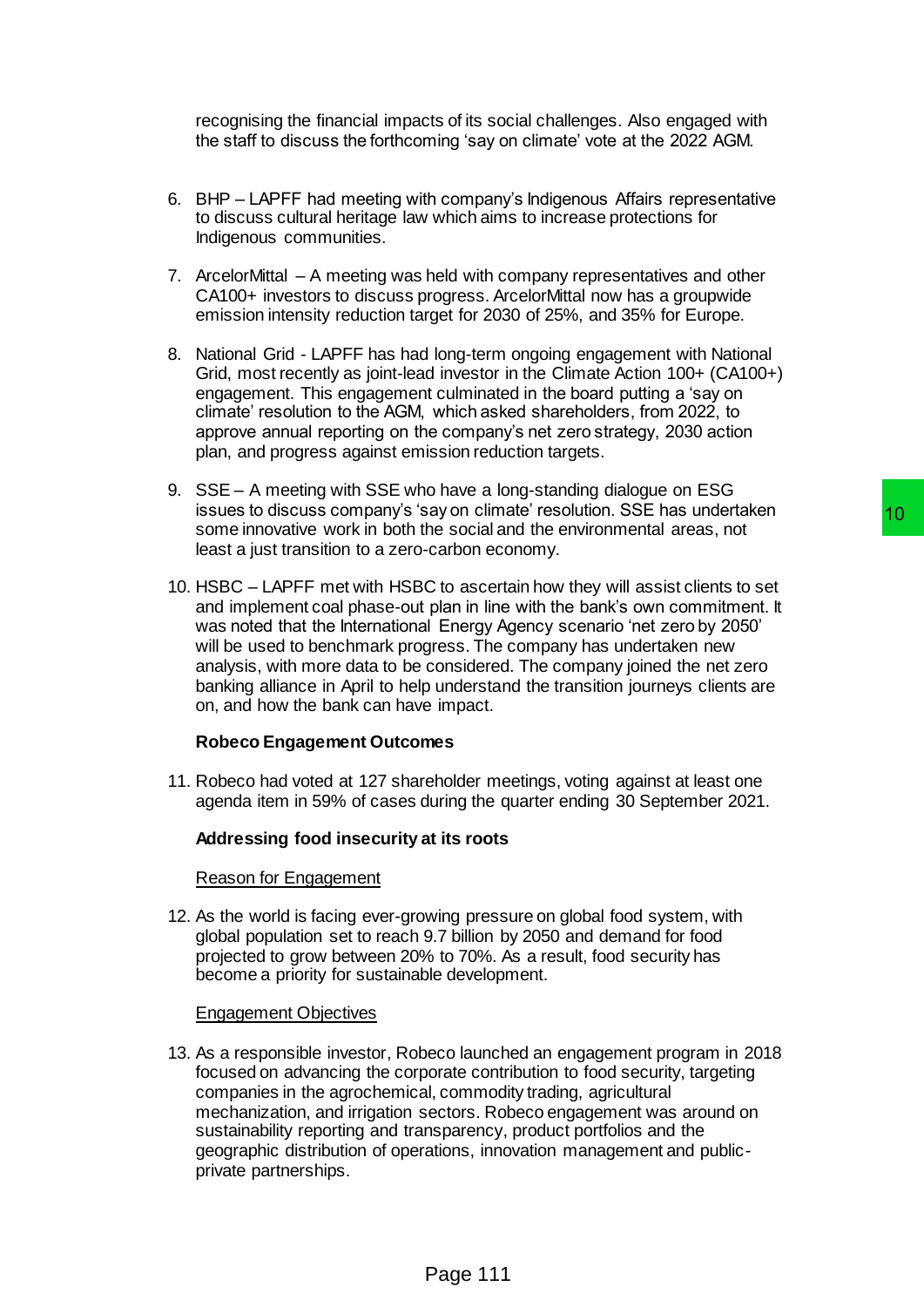- 14. The most progress was achieved in formalising companies' sustainability governance, measuring their corporate contribution to the Sustainable Development Goals (SDGs), and exploring new market opportunities in foodinsecure regions through public-private partnerships.
- 15. Engagement results:
	- a) Nearly two-thirds of the dialogues were successfully closed after three-year engagement.
	- b) Agrochemical and irrigation system companies demonstrated the most progress against Robeco's engagement objectives.
	- c) Food processors and commodity trading companies were not able to increase their impact on tackling food insecurity.
	- d) For agricultural machinery companies, progress against Robeco's engagement objectives was more mixed, as they only managed to successfully close two-thirds of the dialogues.

#### **Safeguarding the natural balance**

## Reason for Engagement

- 16. Biodiversity loss is increasingly being recognised as a global systemic risk by investors. As strong ecosystem health is indispensable for food security, disease prevention, clean water provision, and much more. Yet, biodiversity loss are accelerating faster than ever before. The habitat destruction caused by land-use change for agricultural purposes is one of the major contributors to biodiversity loss. Reason for Engagement<br>
16. Biodiversity loss is increasingly being re<br>
investors. As strong ecosystem health is<br>
disease prevention, clean water provisions<br>
to loss are accelerating faster than ever be<br>
by land-use change
	- 17. Robeco's biodiversity-focused engagement work aims to improve the sourcing and production practices of companies whose supply chains are exposed to high-risk commodities.

#### Engagement results

- 18. Many firms under engagement have set their first vision statements and targets on utilising digital innovation. Robeco's engagement with some of the main beef producers has resulted in companies beginning hold themselves more and more accountable and are committing to achieve full traceability in their supply chain by 2025.
- 19. Beef producers in Robeco's program have adopted blockchain technology to develop proprietary platforms for their suppliers to track all supply chain movements of their cattle.
- 20. In their engagement, Robeco observed an increased recognition of the importance of having sound cybersecurity, either voluntarily or through experiencing impactful cybersecurity breaches over recent years.
- 21. In In addition to their engagement work on halting deforestation, Robeco is actively participating in various global efforts to prevent biodiversity loss. They contributed to the informal working group to prepare the launch of the Taskforce Nature-related Financial Disclosure (TNFD), joined the Platform Biodiversity Accounting Financials (PBAF), and collaborated with the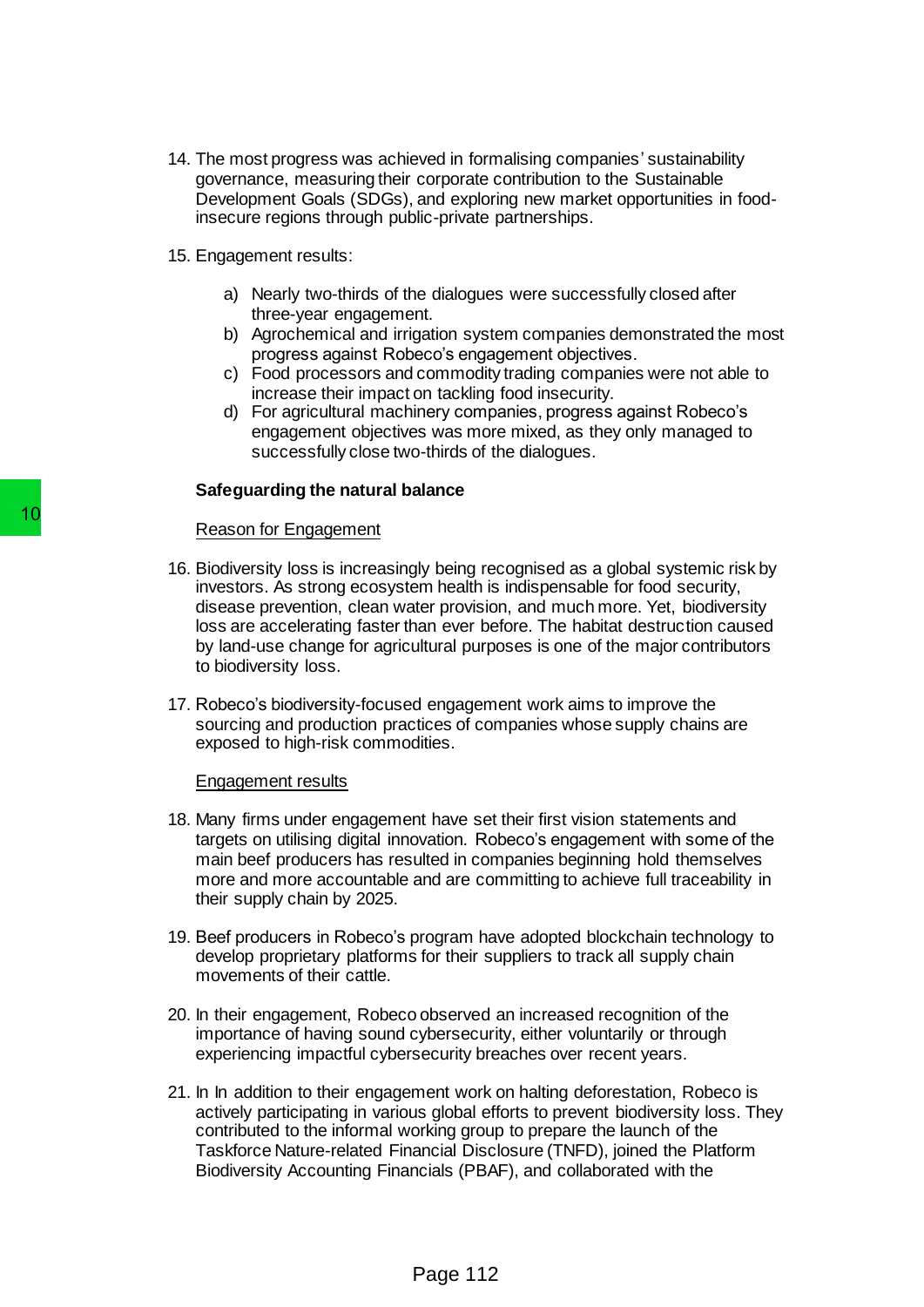Cambridge Institute for Sustainable Leadership's (CISL) biodiversity risk working group to advance academic research. All of these efforts contribute towards Robeco's commitment to the Finance for Biodiversity pledge which we signed in September 2020.

22. Through this pledge, Robeco has committed to align its investments with the Global Biodiversity Framework that will be negotiated by governments around the world in April 2022 in Kunming, China. This framework calls for no net loss in biodiversity by 2030 and to be nature-positive by 2050.

# **Surrey Share Voting**

23. The table below shows the total number of resolutions which Surrey was entitled to vote along with the number of contentious resolutions voted during the quarter.

| <b>Resolution</b>                                                                                                                                                                                                                                                                                                                                                                                                                                                                                                                                                                                                                                                                                                                                                                                                                                                                                                                                                                                  | <b>Total</b>       | Voted          | % votes    |    |
|----------------------------------------------------------------------------------------------------------------------------------------------------------------------------------------------------------------------------------------------------------------------------------------------------------------------------------------------------------------------------------------------------------------------------------------------------------------------------------------------------------------------------------------------------------------------------------------------------------------------------------------------------------------------------------------------------------------------------------------------------------------------------------------------------------------------------------------------------------------------------------------------------------------------------------------------------------------------------------------------------|--------------------|----------------|------------|----|
| Category                                                                                                                                                                                                                                                                                                                                                                                                                                                                                                                                                                                                                                                                                                                                                                                                                                                                                                                                                                                           | <b>Resolutions</b> | Against        | Against    |    |
|                                                                                                                                                                                                                                                                                                                                                                                                                                                                                                                                                                                                                                                                                                                                                                                                                                                                                                                                                                                                    |                    | Management     | Management |    |
| Audit &                                                                                                                                                                                                                                                                                                                                                                                                                                                                                                                                                                                                                                                                                                                                                                                                                                                                                                                                                                                            |                    |                |            | 10 |
| Reporting                                                                                                                                                                                                                                                                                                                                                                                                                                                                                                                                                                                                                                                                                                                                                                                                                                                                                                                                                                                          | 5                  | 1              | 20.00%     |    |
| <b>Board</b>                                                                                                                                                                                                                                                                                                                                                                                                                                                                                                                                                                                                                                                                                                                                                                                                                                                                                                                                                                                       | 49                 | 35             | 71.43%     |    |
| Capital                                                                                                                                                                                                                                                                                                                                                                                                                                                                                                                                                                                                                                                                                                                                                                                                                                                                                                                                                                                            | 5                  | 0              | $0.00\%$   |    |
| Remuneration                                                                                                                                                                                                                                                                                                                                                                                                                                                                                                                                                                                                                                                                                                                                                                                                                                                                                                                                                                                       | 3                  | $\overline{2}$ | 66.67%     |    |
| Shareholder                                                                                                                                                                                                                                                                                                                                                                                                                                                                                                                                                                                                                                                                                                                                                                                                                                                                                                                                                                                        |                    |                |            |    |
| <b>Rights</b>                                                                                                                                                                                                                                                                                                                                                                                                                                                                                                                                                                                                                                                                                                                                                                                                                                                                                                                                                                                      | 3                  | 1              | 33.33%     |    |
| Sustainability                                                                                                                                                                                                                                                                                                                                                                                                                                                                                                                                                                                                                                                                                                                                                                                                                                                                                                                                                                                     | 1                  | 1              | 100.00%    |    |
| <b>Total</b>                                                                                                                                                                                                                                                                                                                                                                                                                                                                                                                                                                                                                                                                                                                                                                                                                                                                                                                                                                                       | 66                 | 40             | 60.61%     |    |
| Shareholder proposals are resolutions put forward by shareholders who want<br>he board of a company to implement certain measures, for example around<br>corporate governance, social and environmental practices. Although they are<br>jenerally not binding, they are a powerful way to advocate publicly for change<br>on policies such as climate change and often attract relatively high levels of<br>otes against management.<br>Il resolutions voted on during the Quarter were proposed by management<br>and no resolutions were defeated.<br>Border to Coast Responsible Investment<br>Annexe 2 provides high-level overview of ESG performance for different fund<br>nanagers using a variety of measurements and the overall performance is in<br>accordance with expectations. The reports highlight specific examples which<br>provide insight into how ESG works in practice.<br><b>LTATION:</b><br>The Chairman of the Pension Fund Committee has been consulted on this<br>eport. |                    |                |            |    |
|                                                                                                                                                                                                                                                                                                                                                                                                                                                                                                                                                                                                                                                                                                                                                                                                                                                                                                                                                                                                    |                    |                |            |    |
|                                                                                                                                                                                                                                                                                                                                                                                                                                                                                                                                                                                                                                                                                                                                                                                                                                                                                                                                                                                                    |                    | Page 113       |            |    |

24. Votes against Management by Resolution Category

## **Shareholder Proposed Resolutions/ Management Resolutions**

- 25. Shareholder proposals are resolutions put forward by shareholders who want the board of a company to implement certain measures, for example around corporate governance, social and environmental practices. Although they are generally not binding, they are a powerful way to advocate publicly for change on policies such as climate change and often attract relatively high levels of votes against management.
- 26. All resolutions voted on during the Quarter were proposed by management and no resolutions were defeated.

## **Border to Coast Responsible Investment**

27. Annexe 2 provides high-level overview of ESG performance for different fund managers using a variety of measurements and the overall performance is in accordance with expectations. The reports highlight specific examples which provide insight into how ESG works in practice.

## **CONSULTATION:**

28. The Chairman of the Pension Fund Committee has been consulted on this report.